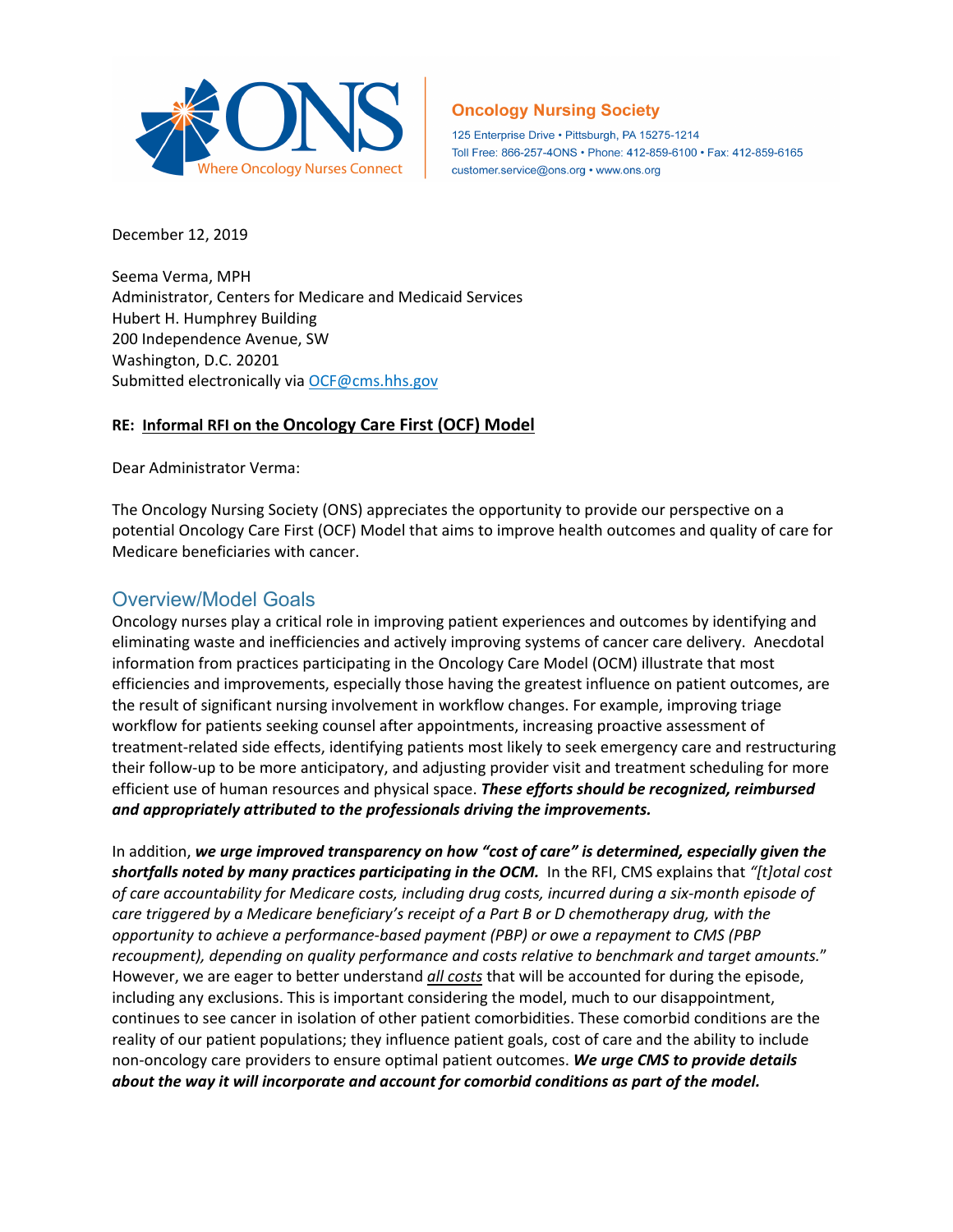Similarly, we note that the OCM was implemented as many newer treatments were being approved, and the pace of new approvals has escalated, most having side effects without a 20+ year track record to best determine/estimate cost of care. Newer agents require inclusion of other non-oncology specialists to determine optimal adverse event management, which will increase the cost of care. *We urge CMS to ensure these and other costs are appropriately and adequately accounted for.*

## Potential Model Design Elements

In addition, and with respect to the Potential Model Design Elements, CMS notes that "*PGP participants would include Medicare-enrolled PGPs that are identified by a TIN and composed of one or more physicians and non-physician practitioners [emphasis added] who treat Medicare beneficiaries receiving chemotherapy or chemotherapy-related services for a cancer diagnosis and who have reassigned to the PGP the right to receive Medicare payments.*" To ensure that oncology advanced practice registered nurses (APRNs) are appropriately distinguished for these purposes, *we urge CMS to develop specialty designation codes that APRNs can self-select upon enrollment in the Medicare program*. As we've shared in prior comments, the lack of specialty designation for oncology APRNs limits the availability of objective Medicare claims, quality and resource use, and other administrative data, thus preventing public and private stakeholders from conducting important analysis on the impact of oncology nurses on cancer care in the Medicare program. Robust analysis and evaluations, including comparisons to other provider types, is essential for oncology nurses to continue raising the bar and improving cancer care and patient outcomes.

# Quality Strategy

With respect to the noted Quality Strategy, we note that requirements for data analysis and application of learnings from the analysis, plus inclusion of electronic patient-reported outcomes (ePROs) or PROs, will significantly increase the burden faced by many practices, whether with human resources and appropriate skill sets and/or with the need to enhance informatics programming/resources to facilitate inclusion of data analysis/implementation of learnings and ePROs/PROs. We urge CMS to ensure reimbursements account for these costs, and that practices have access to technical assistance.

## Other Key Considerations

We note that CMS does not discuss how behavioral and mental health will be included in the model. ONS believes that incorporation of intensive psychological patient assessment and management into routine cancer care is paramount. *We urge CMS to ensure that mental healthcare providers are included in the model and can work in direct collaboration with the patient's oncology team and primary physician.* ONS has established [resources](https://www.ons.org/node/2446) that may be of utility in this regard.

In addition, CMS should ensure that other key elements associated with quality cancer care, such as dietician and nutrition services, are included in the model payment.

We also encourage CMS to consider ways that the oncology models can "drop-in" to other alternative payment models, including Medicare Accountable Care Organizations (ACOs), without disadvantaging the participants in either the ACO or the OCM/OCF with respect to setting benchmarks and/or the availability of shared savings.

Finally, we are deeply concerned about "financial toxicity." As the agency is aware, Medicare does not cover all costs associated with quality cancer care; supplemental insurance is required and often comes with significant co-pays/out-of-pocket expenses. While oncology practices may help to reduce the cost